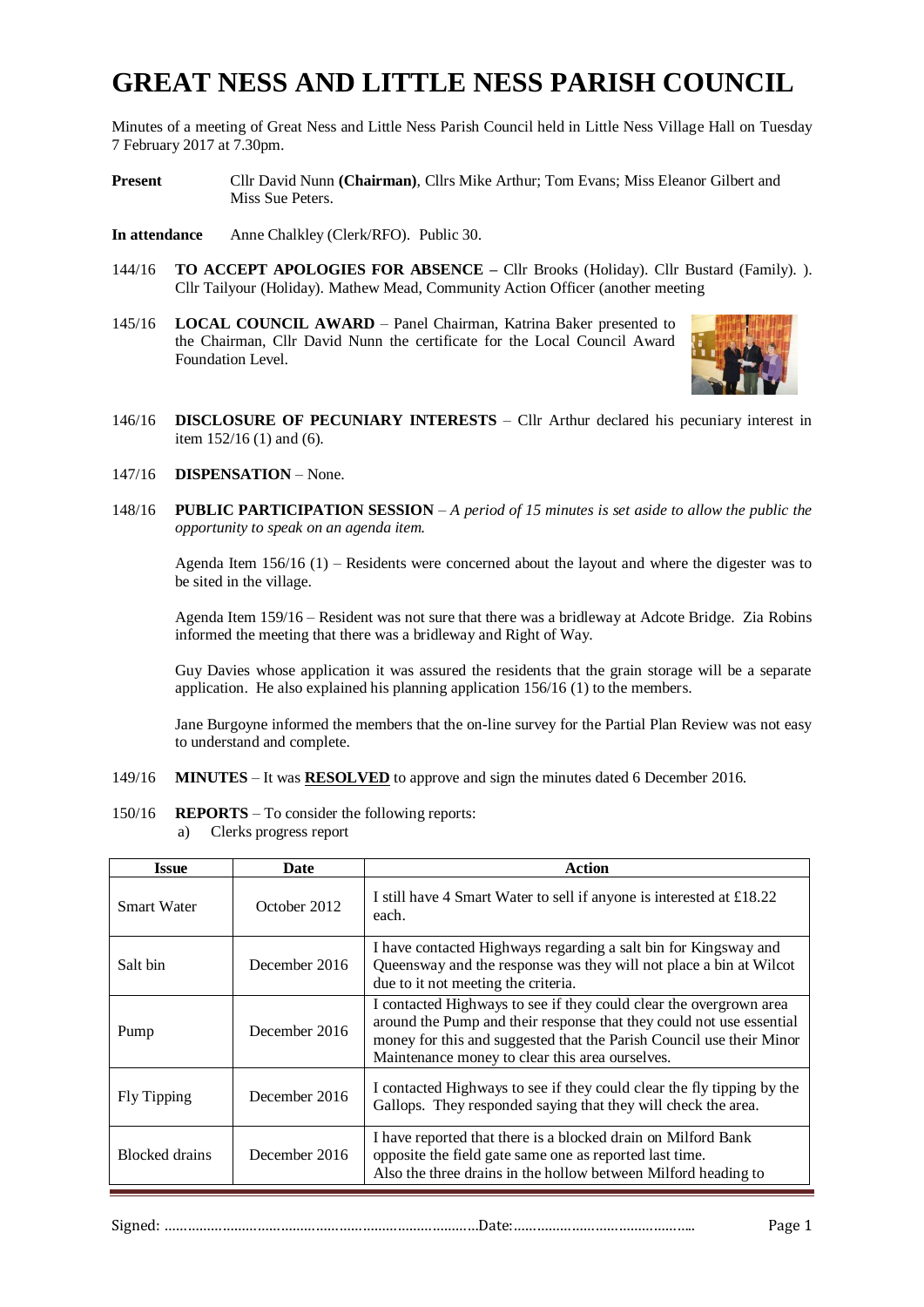|                                                         |               | Little Ness before you get to the Foxholes site entrance are still<br>blocked also.                                                                                                                                                                                                         |
|---------------------------------------------------------|---------------|---------------------------------------------------------------------------------------------------------------------------------------------------------------------------------------------------------------------------------------------------------------------------------------------|
| Additional<br>Transparency<br>Code Funding<br>available | January 2017  | I have completed the Additional Transparency Code funding<br>Application Form with SALC for extra staffing costs for<br>downloading applications and we should receive this money by the<br>end of February approximately £280. We need to minute this at our<br>meeting on the 7 February. |
| Light out,<br>Wilcot Lane                               | December 2016 | The light in Wilcot Lane has now been repaired.                                                                                                                                                                                                                                             |

- b) Police Report Police Reports can be found on the website. LPO Summerfield apologised for being late. He asked residents to report any suspicious behaviour in the area. Criminals are using the A5. Organised crime has come into Shrewsbury over the last few months so please keep alert. Please ring in on 101 if you see anything untoward. The Chair thanked LPO Summerfield and he left the meeting.
- c) Shropshire Council Cllr David Roberts was not at the meeting.
- d) The Chair reported that Cllr David Roberts will be standing down as our councillor at the election in May of this year and he introduced Mr Ed Potter who will be standing at the next election.
- 151/16 **PLANNING** Planning Notifications (for information only)
	- 1) **14/03797/OUT** Development Land West Of Oakfield, Nesscliffe, Shrewsbury, Shropshire Outline application for the erection of 8No dwellings (to include access). **Awaiting decision.**
	- 2) **14/05257/FUL** Proposed Dwelling Adj Hopton Farm, Nesscliffe, Shrewsbury, Shropshire Erection of a Single Plot Exception (SPE) affordable dwelling and formation of access – **Awaiting decision.**
	- 3) **15/02159/MAW** Land Adjoining Foxholes Farm Buildings, Little Ness, Shrewsbury, Shropshire - Erection of extension to storage clamps for Anaerobic Digester (AD) Plant. **Grant Permission.**
	- 4) **16/00670/REM** Proposed Development Land West Of Nesscliffe Hotel, Nesscliffe, Shrewsbury, Shropshire **-** Outstanding reserved matters application in relation to appearance, layout and landscaping further to outline approval 12/00821/OUT and reserved matters approval for scale 13/02901/REM**. Awaiting decision.**
	- 5) **16/03413/REM** Proposed Residential Development Opposite The Crescent, Nesscliffe, Shrewsbury, Shropshire - Reserved Matters pursuant to Outline planning application 13/04757/OUT (landscaping, scale, appearance and layout) for residential development of 30 dwellings. **Awaiting decision.**
	- 6) **16/03843/REM** Proposed Residential Development East Of Wilcot Lane, Nesscliffe, Shrewsbury, Shropshire **-** Approval of reserved matters (appearance, landscaping, layout and scale) pursuant to permission 14/03259/OUT for proposed housing development of 9 no. dwellings and associated garaging. **Awaiting decision.**
	- 7) **Reconsultation due to Amendment on application 16/00670/REM** Land West Of Nesscliffe Hotel **-** Outstanding reserved matters application in relation to appearance, layout and landscaping further to outline approval 12/00821/OUT and reserved matters approval for scale 13/02901/REM. **Awaiting decision.**
	- 8) **16/03975/FUL -** Hollies Farm, 16 Little Ness, Shrewsbury, Shropshire, SY4 2LH Proposal: Erection of a single dwelling. **Awaiting decision**
	- 9) **16/04146/FUL -** Proposed Dwelling East Of Little Ness Village Hall, Little Ness, Shrewsbury, Shropshire **-** Erection of a dwelling and detached garage; formation of a vehicular access. **Grant Permission.**

Signed: ………………………………………………………………………Date:……………………………………….. Page 2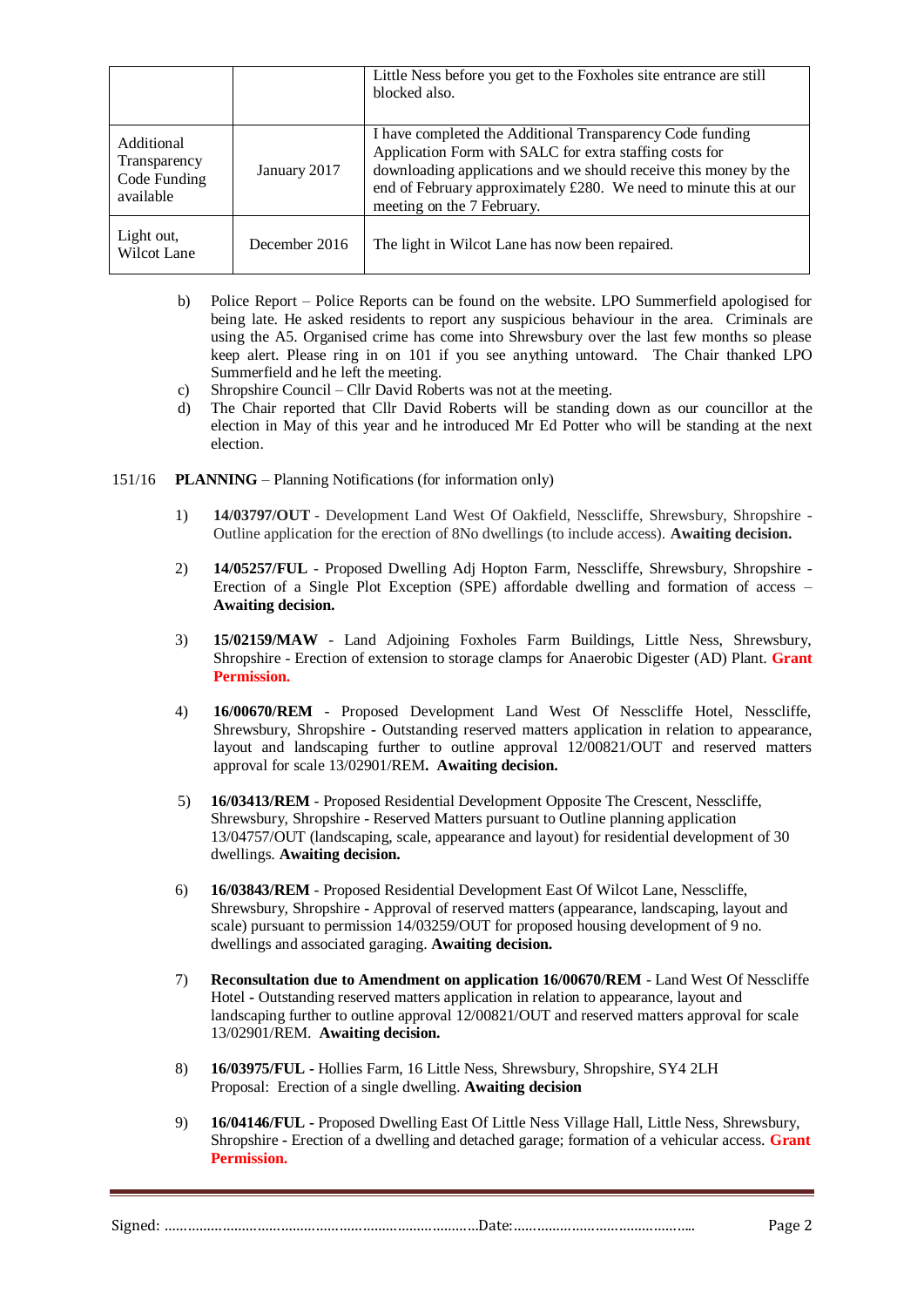- 10) **16/04169/REM -** Proposed Dwelling to the South of Little Ness, Shrewsbury, Shropshire **-** Approval of reserved matters (access, appearance, landscaping and layout) pursuant to permission 14/05719/OUT for the erection of a detached single self-build dwelling and garage to include scale. **Grant Permission.**
- 11) **16/04148/FUL** Land At Hopton, Nesscliffe, Shrewsbury, Shropshire Erection of earth sheltered eco house; formation of vehicular access; installation of septic tank with access and detached double garage (amendment to 14/03858/FUL) – **Awaiting decision.**
- 12) **16/04594/EIA** Erection of two additional poultry rearing buildings and one general purpose agricultural building, plus associated hardstanding and work - Foxholes Farm, Little Ness, Shrewsbury. **Awaiting decision.**
- 13) **16/05237/FUL** Formation of menage for private use with post and rail fencing including change of use of land -The Shrugs, Hopton, Nesscliffe, Shrewsbury. **Grant Permission.**

#### 152/16 **PLANNING APPLICATIONS** – Council to make decision

#### **Cllr Mike Arthur left the room.**

1) Reference: 16/05637/OUT (validated: 13/12/2016)

Address: Proposed Residential Development Land To The South Of, Little Ness, Shrewsbury, Shropshire

Proposal: Outline application for up to five dwellings (to include access) Applicant: G.C. Davies & Co (c/o Agent)

Reconsultation due to Amendment on application 16/05637/OUT - Land West Of Home Farm Proposal: Outline application for residential development to include access (amended description)

**Decision:** The Council object to this application for the following reasons:

- 1. The application does not satisfy the SAMDEV guidance on two accounts.
	- a. Little Ness is designated as a 'cluster'. Development in the clusters is limited to infill/conversions. The scale and layout of the application, is such that the majority of the development is outside the build line of the adjacent properties. As a consequence, the application is not considered to be either limited infill or a conversion.
	- b. SAMDEV limits development in the six clusters in the parish to 10-15 dwellings, approximately 2-3 dwellings per cluster. Already that guideline has been met five times over, before this application is considered. There is no evidence that there is a requirement for these additional properties. This significant and unacceptable exceeding of the guidelines is contrary to planning policies CS4, CS5 and MD3.

The housing guidance used for the above comments: *SAMDEV S16.2(ix) - Great Ness, Little Ness, Wilcott, Hopton/Valeswood, Kinton, and Felton Butler are a Community Cluster in the Nesses Parish where development by limited infilling/conversions of buildings may be acceptable on suitable sites within the villages, with a housing guideline of approximately 10-15 dwellings over the period to 2026.*

- 2. The application proposes a development that is not consistent with the linear character of a village of predominantly single line developments. The proposal introduces an element of urbanisation to a rural settlement. The prospect of further development is a real concern with space around the proposal and a large field to the rear, offering the opportunity for such development.
- 3. It is highly questionable as to whether this application can be seen as 'sustainable development'. There are no services within reasonable distance, raising the question of the environmental impact of increased private car use. The economic benefits would be limited to the construction period, as there are no obvious employment opportunities in the village. The social impact would be positive with an increase in housing stock; however there is no indicative plan of the types of properties envisaged by the applicant*.*

#### **Cllr Mike Arthur returned to the room.**

Signed: ………………………………………………………………………Date:……………………………………….. Page 3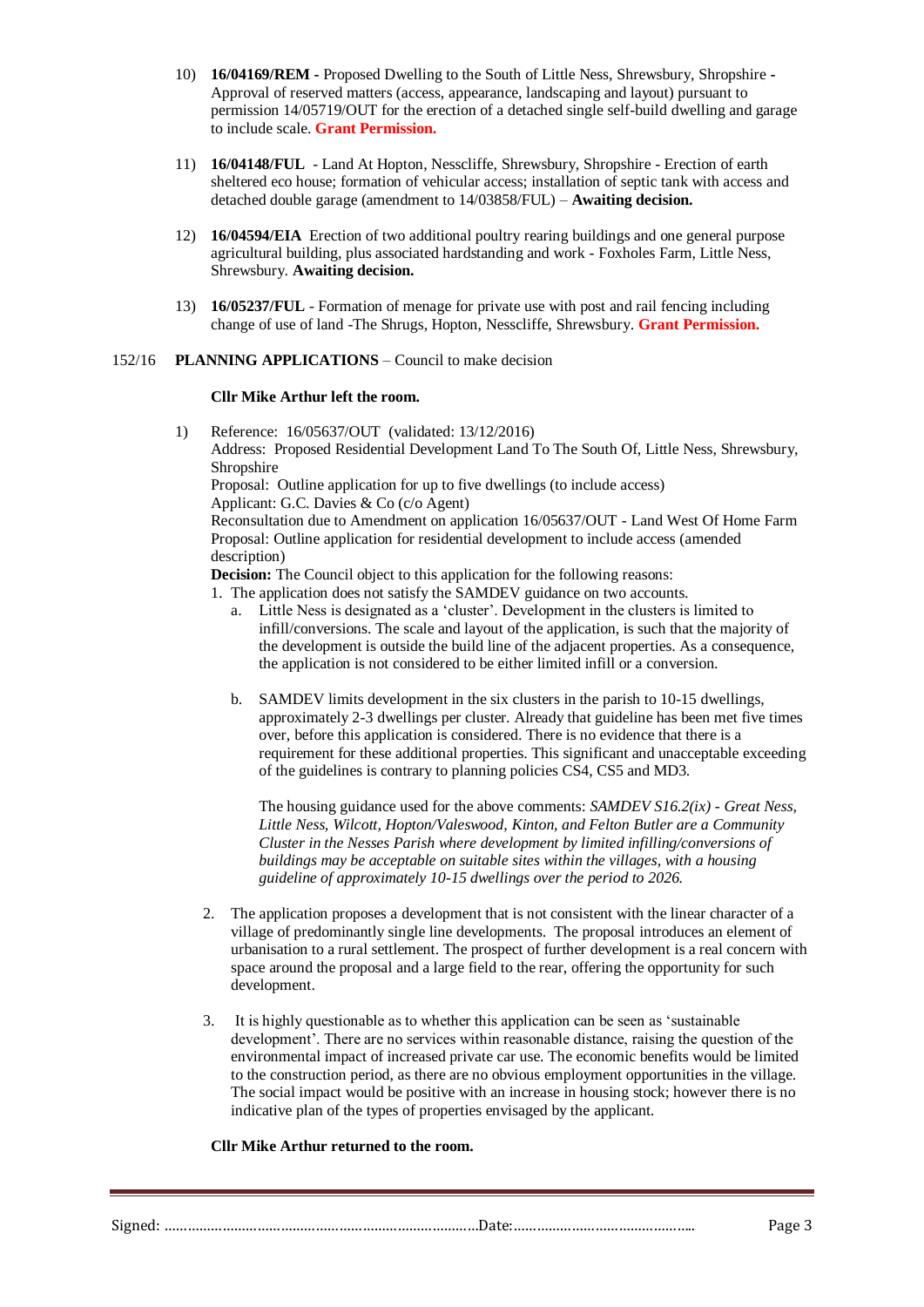- 2) Reference: 16/05372/FUL Address: Proposed Residential Development East of Mulberry House, Great Ness, Shropshire. Proposed: Erection of a single dwelling and detached garage Applicant: Mr M Whitthread **Decision by Shropshire Council Planning Department – Refused.**
- 3) Reference: 16/05255/FUL (validated 09/01/2017 Address: Proposed Holiday Let Units at Windy Ridge, Alderton, Nesscliffe, Shrewsbury Proposal: Erection of 2 No. holiday lets including change of use of land. Applicant: Mr & Mrs Paul Corsentino. **Decision: No objections.**
- 4) Reference: 17/00004/FUL (validated 04/01/2017) Address: Proposed dwelling North of 18 Valeswood Little Ness. Proposal: Erection of 1 no dwelling. Applicant: Mr Robert Smith. **Decision: No objections.**
- 5) Reference: 16/05558/FUL (validated: 11/01/2017) Address: Proposed Dwelling Adj 1 Ruyton Road, Little Ness, Shrewsbury, Shropshire Proposal: Erection of one dwelling; detached single garage; formation of vehicular access Applicant: Ward & Shaw (3 Walford Hall Cottages, Walford, Shropshire, SY4 2HP) **Decision: No objections.**

## **Cllr Mike Arthur left the room.**

6) Reference: 17/00195/VAR106 (validated: 16/01/2017) Address: Residential Development Land To The NW Of, Little Ness, Shrewsbury, Shropshire Proposal: Variation of Section 106 for planning application 14/02026/OUT to remove the requirement to contribute towards affordable housing Applicant: Mr Guy Davies (Red House Farm, Little Ness, Shrewsbury, Shropshire, SY4 2LB) **Decision: No objections.**

## **Cllr Mike Arthur returned to the room.**

7) Reconsultation due to Amendment on application 16/03413/REM - Proposed Residential Development Opposite The Crescent Proposal: Reserved Matters pursuant to Outline planning application 13/04757/OUT (landscaping, scale, appearance and layout) for residential development of 30 dwellings **Decision:** The Great Ness and Little Ness Parish Council wish to reiterate its objection to the amended proposal, dated 24 January 2017.

The reasons for this continued objections are as follows:

- 1. The developer has amended the development site position; clearly it is different from the development site approved at outline planning permission.
- 2. The complete disregard to accept the direction from the Planning Officer, the objections of Parish Council and the community and the guidance from SAMDEV that a maximum of 15 properties is the acceptable maximum for this preferred site. The intransigence of the agent/developer/landowner is disappointing in the extreme.
- 3. The insistence of including 6 four bedroom properties again flies in the face SAMDEV guidance.
- 4. The failure to accept the guidance of the consultant on the minimum requirement for public open space. The introduction of 2 'postage size' public area, one of which shares the space with a pumping station is disappointing to say the least.
- 5. The failure to provide the 'promised' road crossing.
- 6. The amended block diagram offers a starkly difference picture of an acceptable layout as

Signed: ………………………………………………………………………Date:……………………………………….. Page 4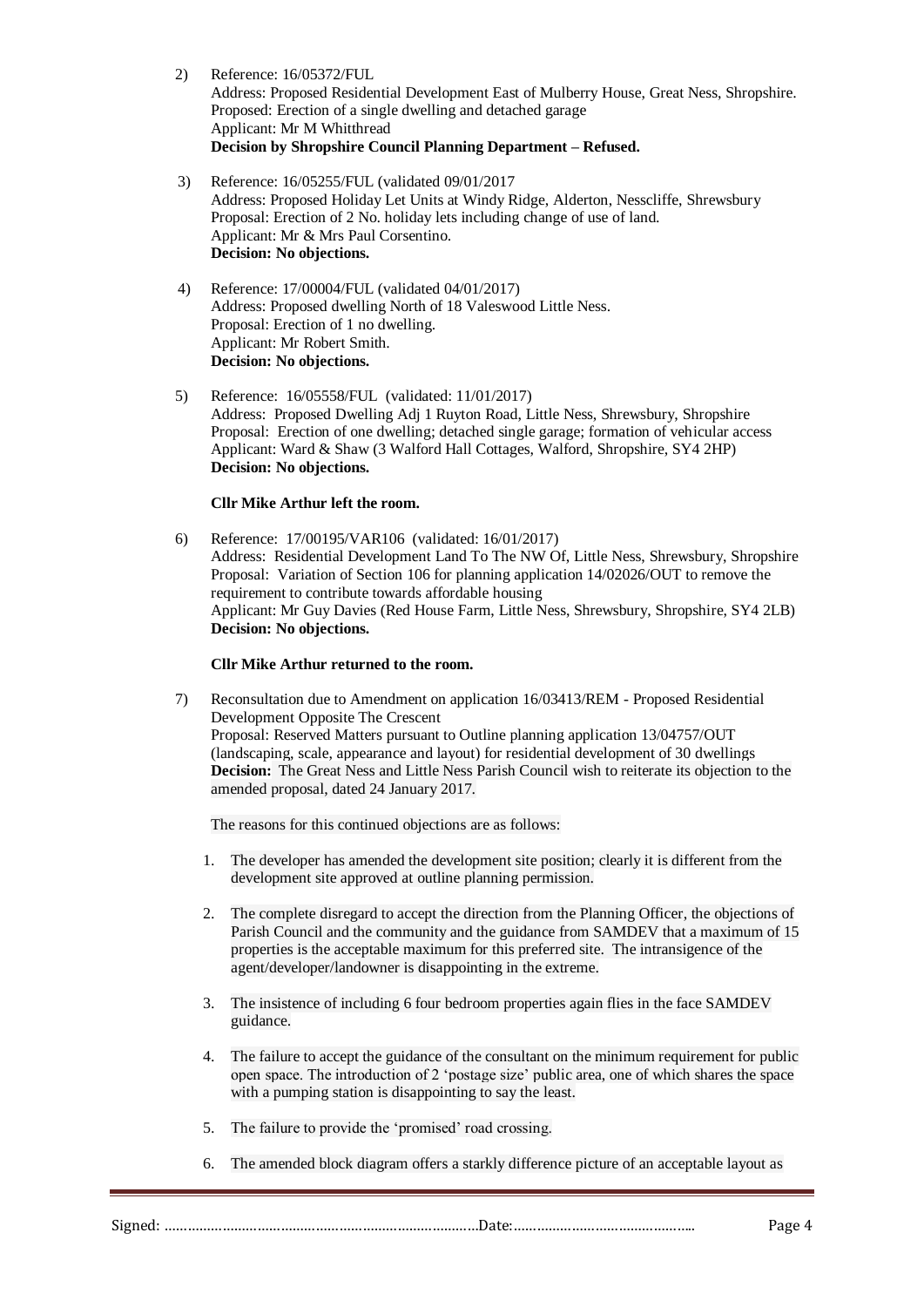illustrated by existing Crescent and the proposed layout across the road. The proposed layout in extremely cramped and typically urban where land is at a premium.

The reluctance to reposition the access to the development site, away from the Crescent access road, thus reducing the potential for accidents.

It was **AGREED** that the Parish Council submit further comments to 16/04148/FUL as follows:

16/04148/FUL | Erection of earth sheltered eco house; formation of vehicular access; installation of septic tank with access and detached double garage (amendment to 14/03858/FUL) |Land At Hopton Nesscliffe Shrewsbury Shropshire.

The Parish Council would like to add the following comments to its objection submitted 3 Nov 2016. It is the view of the Parish Council that the major change to the original proposal requires planners to treat this proposal as a new application.

The unexplained 'about face', by Historic England, over its stance on the hill fort is a cause for concern. It is the view of the Parish Council the that the harm identified by Historic England under previous applications has, in fact, increased not decreased with the recent 'opening up' of the hill fort to give this historic asset greater visibility to the many visitors to Nesscliffe Hill. Possibly 'preapplication advice' may have influenced the 'about face' if so, it is very regrettable.

It is noted that there have been no substantial changes from the previous unsuccessful proposal, merely tinkering at the edges and remaining very different from the original approved application in terms of scale, layout and visibility.

Planners are reminded that Nesscliffe Hill has much more to offer residents and its visitors than its splendid hill fort. Nesscliffe Hill provides the opportunity to walk, cycle or ride in a quiet, trafficfree environment. There a few sandstone cottages dotted about the hill which make a positive contribution to the character of this historic asset. The idea that a modern five bedroom property makes a similar positive contribution to Nesscliffe Hill is fanciful. Planners may find that following extract helpful when considering this proposal. NPPF para 134. *Where a development proposal will lead to less than substantial harm to the significance of a designated heritage asset, this harm should be weighed against the public benefits of the proposal, including securing its optimum viable use.* SAMDEV makes it very clear that the residents of Nesscliffe do not want building on Nesscliffe Hill. Unfortunately that aspiration has been undermined by this application; however there is an opportunity to minimise the damage by insisting the applicant mirrors the scale, layout and visibility of the original planning application. The following extract from SAMDEV policy MD13 may help focus the minds of the decision-makers on the fact that this proposal in much more that a routine planning application. It is an attempt to build a large property on historic and valued asset, which will be totally out of character with this country park.

*MD13: The Historic Environment* 

*In accordance with Policies CS6 and CS17 and through applying the guidance in the Historic Environment SPD, Shropshire's heritage assets will be protected, conserved, sympathetically enhanced and restored by: 1. Ensuring that wherever possible, proposals avoid harm or loss of significance to designated or non-designated heritage assets, including their settings. 2. Ensuring that proposals which are likely to affect the significance of a designated or non-designated heritage asset, including its setting, are accompanied by a Heritage Assessment, including a qualitative visual assessment where appropriate. 3. Ensuring that proposals which are likely to have an adverse effect on the significance of a non-designated heritage asset, including its setting, will only be permitted if it can be clearly demonstrated that the public benefits of the proposal outweigh the including its setting, the importance of the asset and any potential beneficial use will be taken into account. Where such proposals are permitted, measures to mitigate and record the loss of significance to the asset including its setting and to advance understanding in a manner proportionate to the asset's importance and the level of impact, will be required. 4. Encouraging development which delivers positive benefits to heritage assets, as identified within the Place Plans. Support will be given in particular, to proposals which appropriately conserve, manage or enhance the significance of a heritage asset including its setting, especially where these improve the condition of those assets which are recognised as being at risk or in poor condition.*

153/16 **PARTIAL REVIEW OF THE SHROPSHIRE LOCAL PLAN - ISSUES AND STRATEGIC OPTIONS CONSULTATION –** The Issues and Strategic Options Consultation runs from Monday 23 January to Monday to Monday 20 March 2017. After discussion it was **AGREED** a letter to be sent to Shropshire Council with the Parish Council's comments to these issues.

| $\sim$<br>ے ر<br>vui monomuunnon muunnon muunnon muunnon muunnon muun 2000 muunnon muunnon muunnon muunnon m |  |
|--------------------------------------------------------------------------------------------------------------|--|
|                                                                                                              |  |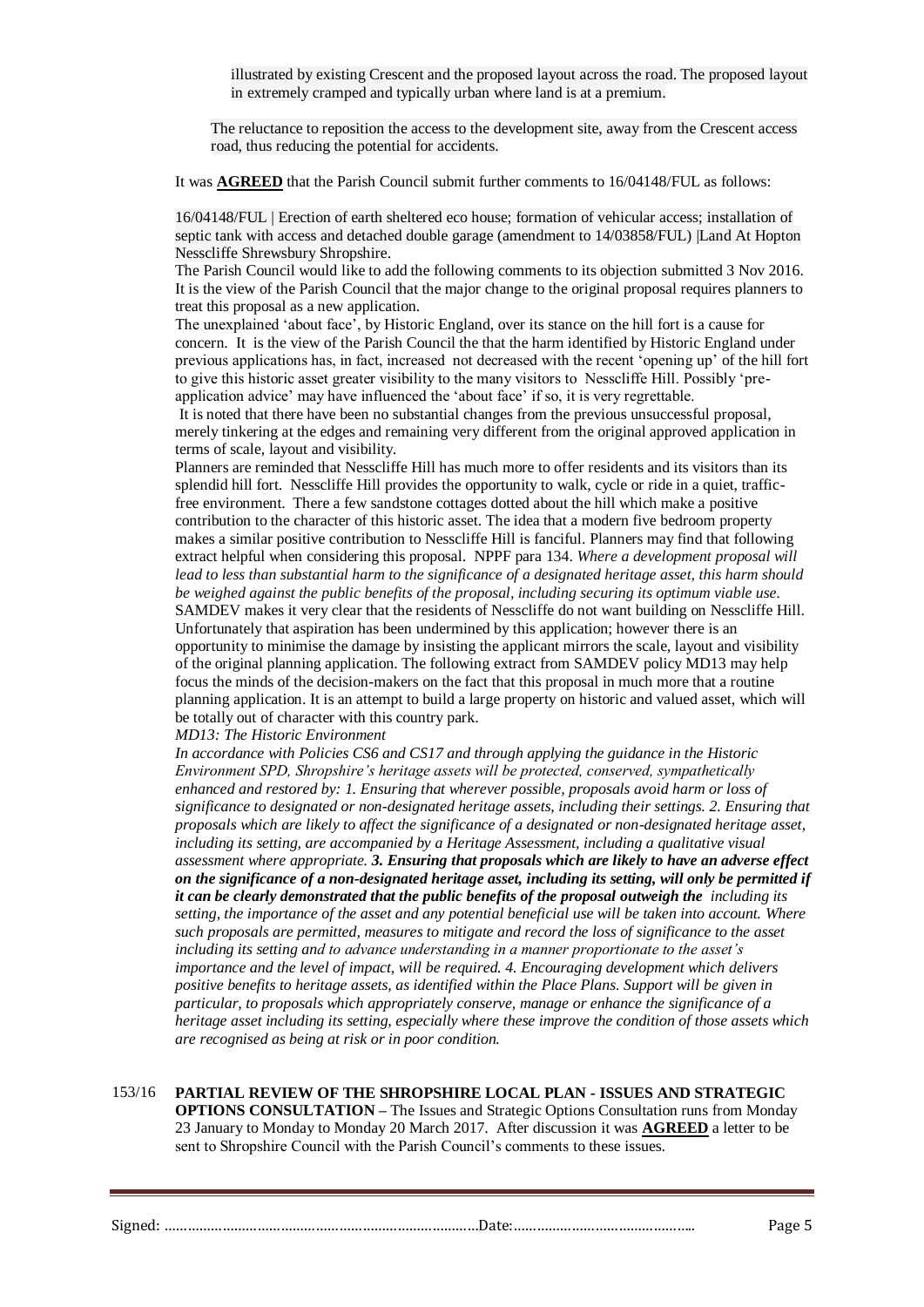### 154/16 **PARISH MATTERS –**

- a) Installation of AED for Little Ness It was reported that the AED has been installed in the newly refurbished phone box in Little Ness.
- b) AED Training Cllr Nunn reported that there were 20 residents that attended the training in Little Ness Village Hall on the 31 January. The Chair to sort the residents names between Nesscliffe, Wilcot and Little Ness to operate the AED's.
- c) Dog waste bin Lymore Close, Nesscliffe The Clerk reported that the Dog Warden has now visited the area and an 'all purpose' bin will be positioned close to where the other bin was.
- d) Replacement notice board for Little Ness The Clerk reported that to speed up the process of purchasing the notice board for Little Ness, both Cllrs Nunn and Arthur signed the deposit cheque and it has been forwarded to Nibletts.
- e) Additional Transparency Code Funding The Clerk reported that that there were still Transparency Code funding available and she has applied for the staffing costs for the website of £279.84 and should hear by the end of February.

## 155/16 **PAYMENTS TO BE APPROVED** – It was **RESOLVED** the following payments to be approved and signed.

| Cheque No | <b>Payment to</b> | Description          | Net    | VAT   | <b>Gross</b> |
|-----------|-------------------|----------------------|--------|-------|--------------|
| 10506     | Niblett Ltd       | Deposit Notice board | 460.00 | 92.00 | 552.00       |

| Cheaue No | Payment to          | <b>Description</b>     | Net    | VAT    | Gross  |
|-----------|---------------------|------------------------|--------|--------|--------|
| 10507     | Graham Tavlor       | Wilcot Play Area 2016  | 950.00 | 190.00 | 140.00 |
| 10508     | Highline Electrical | Repair of light Wilcot | 76.00  | 15.20  | 91.20  |

156/16 **PAYMENTS** – It was **RESOLVED** to approve and sign payments after the agenda has been sent out.

| <b>Cheque No</b> | Payment to              | <b>Description</b>        | Net    | VAT  | Gross  |
|------------------|-------------------------|---------------------------|--------|------|--------|
| 10509            | <b>Philip Evans</b>     | Refurbish phone $box+AED$ | 320.25 | 0.00 | 320.25 |
| 10048            | Nesscliffe Village Hall | Youth Club hire of Hall   | 10.00  | 0.00 | .10.00 |

### 157/16 **FINANCE** – It was **RESOLVED** to approve the following:

- a) Bank Reconciliations to December 2016
- b) Receipts and Payments December 2016
- c) Bank Statement/s
- 158/16 **YOUTH CLUB** Cllr Miss Gilbert reported the Youth Club was still going strong and have a lot of 10 year olds now. She has asked the Police to come and to speak to the children as one was approached at the road side by a passing car.
- 159/16 **COLLAPSE OF ADCOTE MILL BRIDGE** Richard Knight's email reported that I am hoping to finally get the second cost estimate for the bridge replacement that I need to take this issue forward. The bridge engineers have been very busy, but it looks like action has been taken and an estimate should be with me shortly.

The next stage will be for me to get authorisation to spend money on its replacement, with the possibility of some funding locally to help. To this end, It would be great if both parish councils could discuss the possibility of funding and also pass to me the strength of local opinion on the importance of re-opening this bridge. This will all help me in persuading the decision makers to allocate funds to its replacement.

The two cost estimates will be for a like for like replacement or a utilitarian structure to do the job. It may be that we need to look locally for the cost difference to replace it with a "pretty" structure like it was vs the cost of a simple replacement that will not be so pretty.

As much local evidence as to the desire to replace the bridge would be great, including a strong request from the parish councils to do so (and possible support for local funding!!)

Is this something the two councils could discuss and let me know how they got on?

Signed: ………………………………………………………………………Date:……………………………………….. Page 6